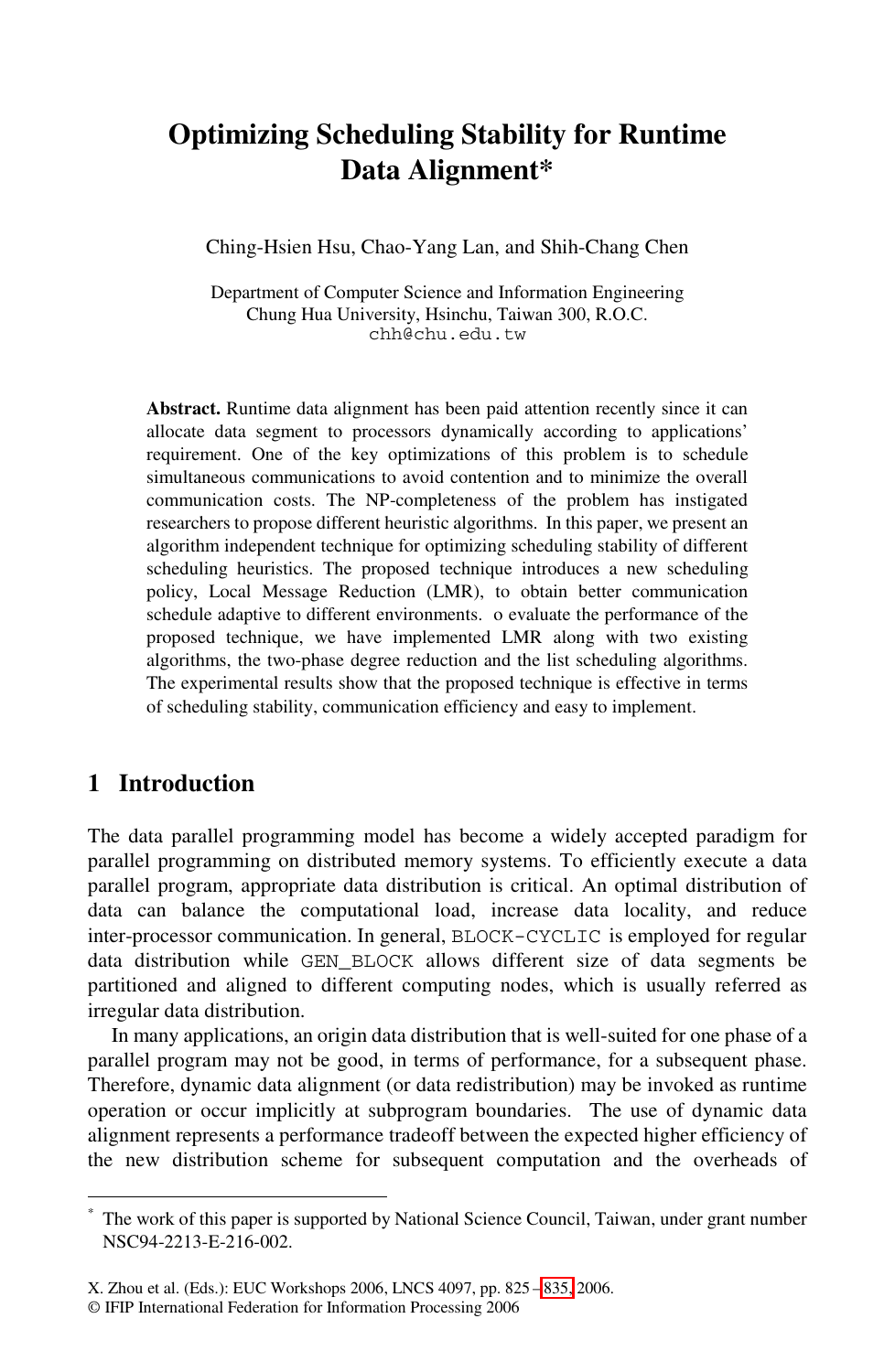redistributing data among processors. Thus, optimizing the communication costs of data redistribution has obvious merit.

Some research results were presented in previous published literature. However, the variant of transmission overheads of local and remote messages was not considered in these scheduling heuristics. That is, local and remote transmissions are distinguished only by message size in existing scheduling policies. This usually leads scheduling instability, namely, a local transmission waits the completion of the other remote transmission in the same communication step if both have the same message size. To remedy this shortcoming, improving the scheduling stability is the main objective of this paper.

The main idea of the proposed technique is first estimate remote access time (*RAT*) of transmitting a message to other computing nodes through the interconnection network and the local access time (*LAT*) of moving a message in local memory upon the same computing node. According to the ration of remote to local access time (*RLR*), a constant for reducing size of local message, one can schedule communications of irregular data redistribution more precisely. The proposed Local Message Reduction (*LMR*) technique is an algorithm independent technique for scheduling GEN\_BLOCK redistribution. *LMR* enhances scheduling stability and produces better communication efficiency.

The rest of this paper is organized as follows. In section 2, a brief survey of related work will be presented. In section 3, we will give an example of scheduling GEN\_BLOCK data redistribution as preliminary. Section 4 presents the proposed local message reduction (*LMR*) technique. A detailed description of incorporating the *LMR* scheme with *TPDR* scheduling algorithm [7] will also be investigated. The theoretical performance analysis and experimental comparison will be given in Section 5. Section 6 briefly concludes this paper.

## **2 Related Work**

Techniques for dynamic data alignments are discussed in many researches and can be classified into regular and irregular instances.

Prylli *et al*. [9] focused on index sets generation for the regular problems. Zapata *et al.* [1] presented algorithmic codes for parallel sparse redistribution based on CRS data structure. For communication scheduling techniques, different heuristic scheduling algorithms for regular BLOCK-CYCLIC data redistribution between arbitrary processor sets were proposed in [10]. In [3], Guo *et al*. also presented an approach for scheduling all-to-many communications in redistribution. Hsu *et al*. [5] discussed processor mapping techniques for array redistribution. Wakatani *et al*. [11] proposed techniques for overlapping communication and computational overheads. The multiphase redistribution method for minimizing the startup cost was presented in [6]. Guo *et al*. [2] presented techniques for message generation and communication scheduling which not only minimize communication steps but also eliminate node contention. They also presented an efficient data distribution technique on distributed memory parallel computers.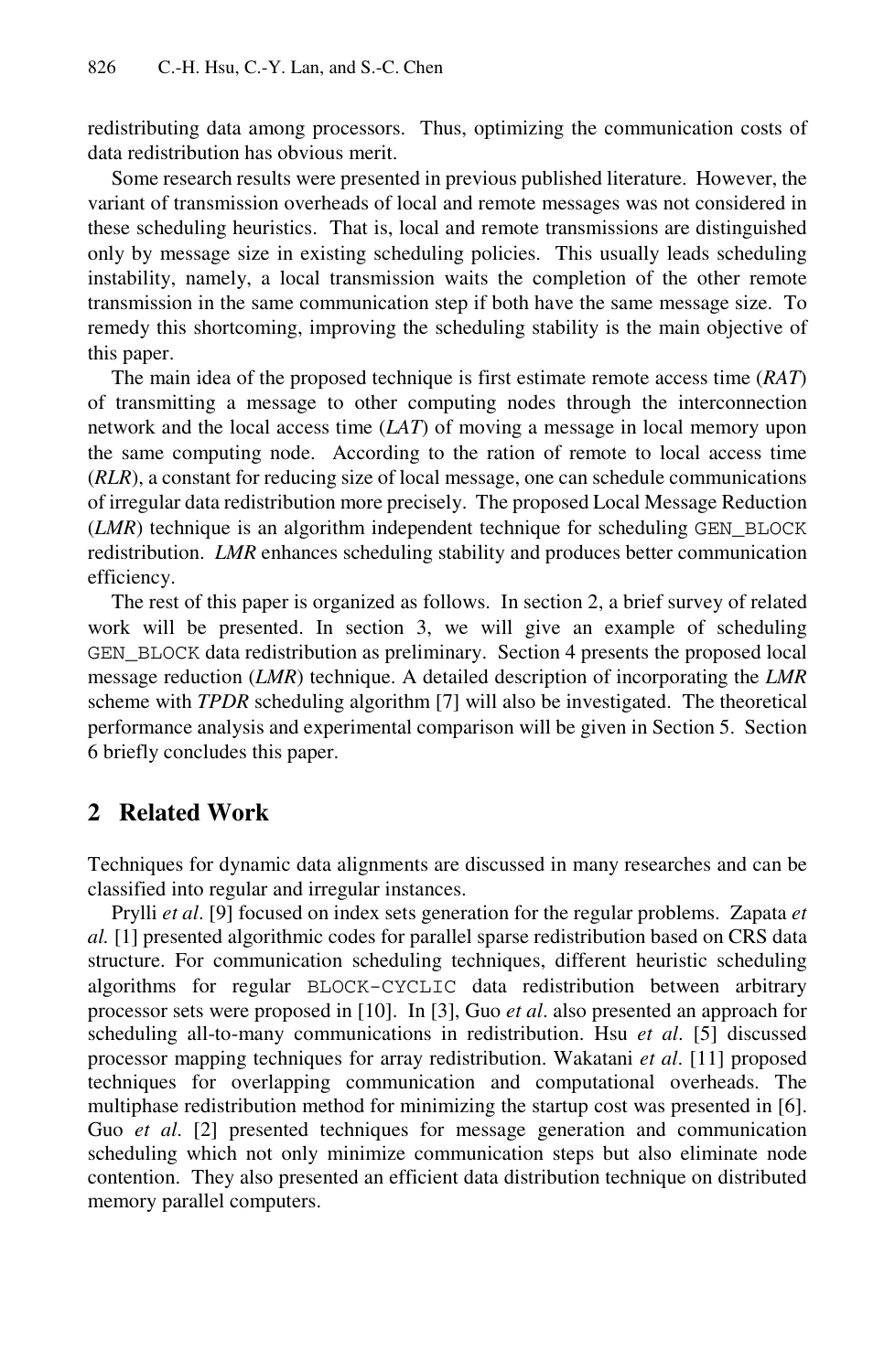For irregular problems, Guo *et al.* [4] proposed communication optimization techniques for generating GEN\_BLOCK communication sets. For communication schedule, Lee *et al.* [8] presented logical processor reordering algorithms to minimize the size of messages that will be transmitted through the redistribution. Wang *et al*. [12] proposed a Divide-and-Conquer (*DC*) algorithm for communication schedule. In *DC*, messages are separated into groups and then merged to produce minimal communication steps. Yook *et al*. [13] proposed a reallocation scheduling algorithm. Messages are sorted first and then scheduled in a decreasing order. Once a message can't be scheduled into minimal steps, the allocated messages will be reallocated until an appropriate schedule is found.

In this paper, we present a scheduling stability improving scheme which is an algorithm independent technique for scheduling GEN\_BLOCK redistribution. The proposed scheduling algorithm introduces a new scheduling policy that based on Local Message Reduction (*LMR*) to obtain better scheduling result.

## **3 Preliminary**

The following code segment is an example of GEN\_BLOCK data redistribution in HPF. An origin GEN\_BLOCK distribution is declared as parameter *S* which is used to perform data decomposition onto five processors. Parameter *new* declares a different GEN\_BLOCK distribution scheme and then used to redistribute array A.

PARAMETER (*S* = /99, 10, 113, 114, 164/) !HPF\$ PROCESSORS **P**(5) REAL **A**(500), *new* (5) !HPF\$ DISTRIBUTE **A** (GEN\_BLOCK(**S**)) onto **P**  !HPF\$ DYNAMIC *new* = /132, 76, 114, 122, 26/ !HPF\$ REDISTRIBUTE **A** (GEN\_BLOCK(*new*))

Figure 1 (a) shows the two GEN\_BLOCK distribution schemes on array A[1:500] as shown in the above HPF code. The GEN\_BLOCK distribution schemes of *S* and *new* are regarded as the source and destination distribution for different computational phases, respectively.  $SP_0 \sim SP_4$  and  $DP_0 \sim DP_4$  are denoted as those processors who have corresponding data according to the source and destination distribution schemes, respectively. *Size* represents the size of data segment that distributed to each corresponding processor.

A convex bipartite graph is used to illustrate the communication patterns between source and destination processors in figure 1 (b). Vertices are denoted as processors while edges are denoted as communication messages. Numbers that are attached with  $SP_0 \sim SP_4$  and  $DP_0 \sim DP_4$  represent the size of data segment that owned in each processor according to the source and destination distribution parameters. The weight of edges denotes the size of messages. Indices of  $m_1$ ,  $m_2$ , ...,  $m_9$  show the serial of these messages.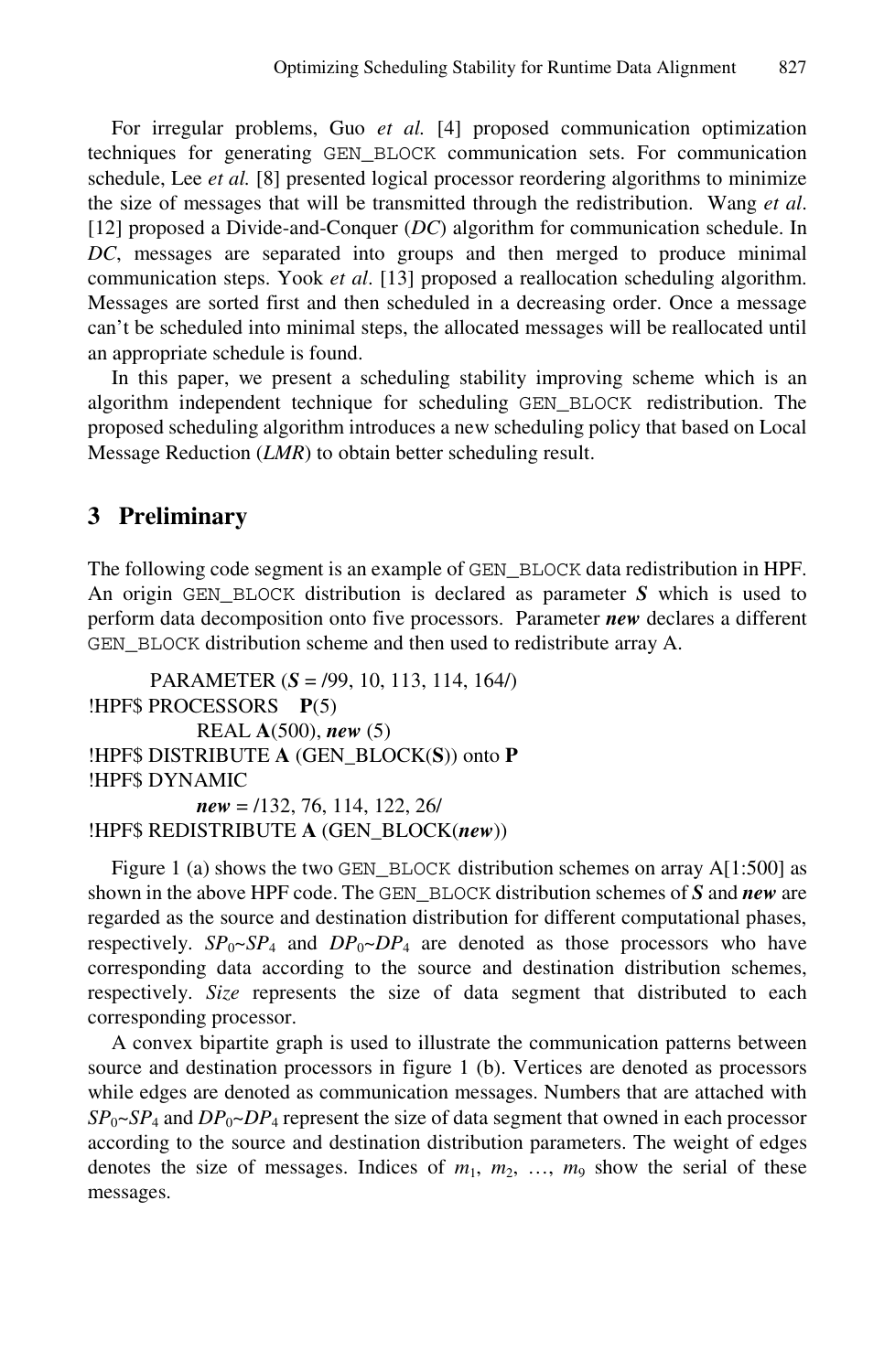In general, node contention is usually avoided by ensuring one processor sends or receives at most one message at a communication step. For example, if messages  $m_1$ ,  $m_2$ and  $m_3$  are sent to  $DP_0$  in the same communication step, contention will be occurred. These messages are usually scheduled into different communication steps to avoid such situation. Those messages that can not be scheduled in the same communication step are called conflict tuple [12].

| Distribution Scheme of Source Processor      |                 |                 |                 |                 |                 |
|----------------------------------------------|-----------------|-----------------|-----------------|-----------------|-----------------|
| SP                                           | SP <sub>0</sub> | SP <sub>1</sub> | SP <sub>2</sub> | SP <sub>3</sub> | SP <sub>4</sub> |
| Size                                         | 99              | 10              | 113             | 114             | 164             |
| Distribution Scheme of Destination Processor |                 |                 |                 |                 |                 |
| DP                                           | $DP_0$          | $DP_1$          | DP <sub>2</sub> | DP <sub>3</sub> | $DP_{4}$        |
| Size                                         | 132             | 76              | 114             | 122             | 26              |
|                                              |                 |                 |                 |                 |                 |





| $\frac{m5}{14}$<br>m <sub>6</sub><br>m8<br>22 |                 | m9<br>26        |                    | Schedule Table            | Cost |         |
|-----------------------------------------------|-----------------|-----------------|--------------------|---------------------------|------|---------|
|                                               |                 |                 | Step 1             | $m_3 \cdot m_6 \cdot m_8$ | 122  | $(m_8)$ |
|                                               |                 |                 | Step 2             | $m_1 \cdot m_5 \cdot m_9$ | 99   | $(m_1)$ |
| DP <sub>2</sub>                               | DP <sub>3</sub> | DP <sub>4</sub> | Step 3             | $m_2 \cdot m_4 \cdot m_7$ | 76   | $(m_4)$ |
| 128                                           | 122             | 26              | Total cost $= 297$ |                           |      |         |
| (c)                                           |                 |                 |                    | ια.                       |      |         |

**Fig. 1.** An example of scheduling irregular data redistribution using *TPDR*. (a) GEN\_BLOCK distribution schemes. (b) A bipartite graph represents the communications between source and destination processors. (c) The adjustable coloring mechanism colors edges red and blue. (d) The scheduling result of *TPDR*.

*TPDR* scheduling algorithm [7] employs two scheduling phases: a degree reduction iteration phase and an adjustable coloring mechanism phase. The aim of degree reduction phase is to reduce the maximal degree  $(d_{max})$  of the bipartite graph equals to 2. As *dmax* is reduced to 2, the *TPDR* algorithm goes into the coloring phase. The adjustable coloring mechanism separates messages by two colors as step 1 and step 2. It is usual to see that the degree reduction phase results the bipartite graph consists of several connected components. Therefore, colors can be exchanged among these groups to shorten the overall cost. In figure 1(c), messages are colored red  $(m_1, m_5)$  and  $m_8$ .) and blue ( $m_3$ ,  $m_6$  and  $m_9$ .). There are two connected components in the resulting bipartite graph from the first phase's completion. The first sub-graph includes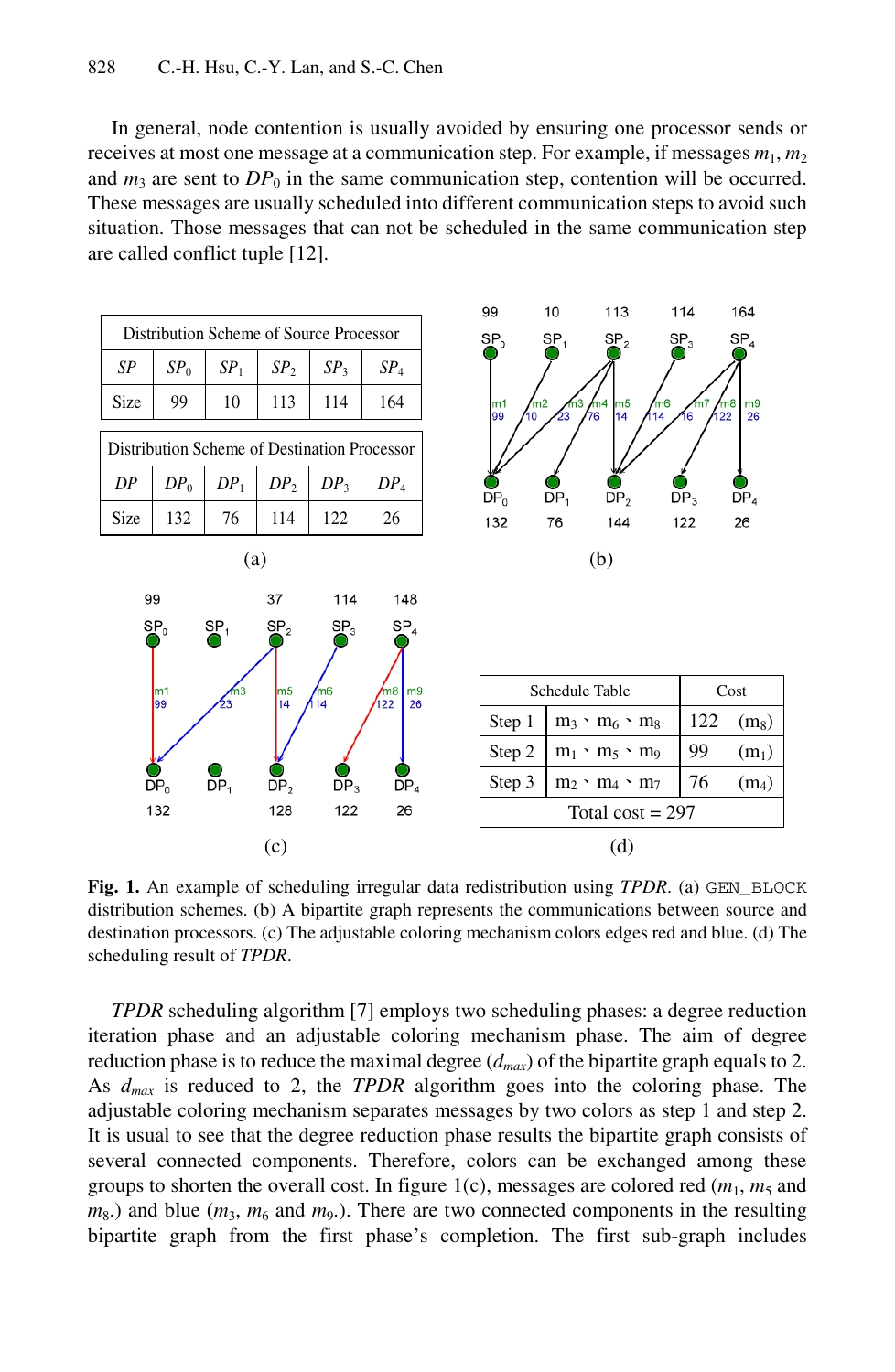messages  $m_1$ ,  $m_3$ ,  $m_5$  and  $m_6$ . The second one includes  $m_8$  and  $m_9$ . The two colors lead messages to be scheduled in different steps. The scheduling result of *TPDR* is shown in figure 1(d). (If size of  $m_8$  is 26 and  $m_9$  is 122, the adjustable coloring mechanism will exchange the colors of  $m_8$  and  $m_9$ ). Communication cost of a step is defined by the maximal message size in that step. The theoretical communication cost will be the sum of communication cost of each step. In this example, the cost of steps  $1 \sim 3$  are 122, 99 and 76, respectively. The total communication cost of these three steps is 297.

The above example demonstrates that both local and remote transmissions are scheduled together. For those messages sent to other processors must be transmitted through interconnection network while local messages are moved in local memory, e.g.  $m_1$ ,  $m_5$  and  $m_9$ . It is known that local access time is smaller than remote access time. This notion should hint that ignoring the difference may lead inefficient scheduling results.

#### **4 Local Message Reduction Technique**

Local message reduction is an algorithm independent technique for improving scheduling efficiency of dynamic data redistribution. The notion of *LMR* is to modify the communication cost of local messages to reflect actual data transmission overheads. The scheduling of communications will be performed based on the size-modified messages.

In order to generate communication cost of messages more fairly, local message reduction method is used to adjust the way we evaluate the transmitting cost of a message. The concept of incorporating *LMR* with *TPDR* is abstracted as follows.

Phase 1: Estimate *RLR*, the remote to local data access ratio, which is defined as *RLR* = *RAT* / *LAT*, where *RAT* is remote access time and *LAT* is local access time. In our implementation, *RAT* and *LAT* are measured by transferring 10 MB data between two processors that are interconnected by 100 MB Layer 2 switch.

Phase 2: Identify all local messages in a given irregular data redistribution instance.

Phase 3: Reduce the communication cost of those messages found in last phase by the factor *RLR*.

We are now giving an example to clarify the above description. For the example in Figure 1, the transmitting cost of  $m_1$  is 99 originally, let *RLR* be 8, and then the cost of  $m_1$  will be reduced by a factor,  $RLR=8$ , becomes 13.

In the example illustrated in figure 1, there are three local messages. The transmitting cost of  $m_1$ ,  $m_5$  and  $m_9$  are modified to be 13, 2 and 4, respectively. The cost of step 2 will become 13, and total cost becomes 211. The complete schedule is given in figure 2.

Figure 2 shows the example of *LMR* been applied after the communications are scheduled by *TPDR*. In fact, the *LMR* policy should be considered before the communications are scheduled. Namely, the communication cost of messages should be reduced properly before they are scheduled. The result of using *LMR* before scheduling is given in figure 3. Comparing with the result in figure 2, the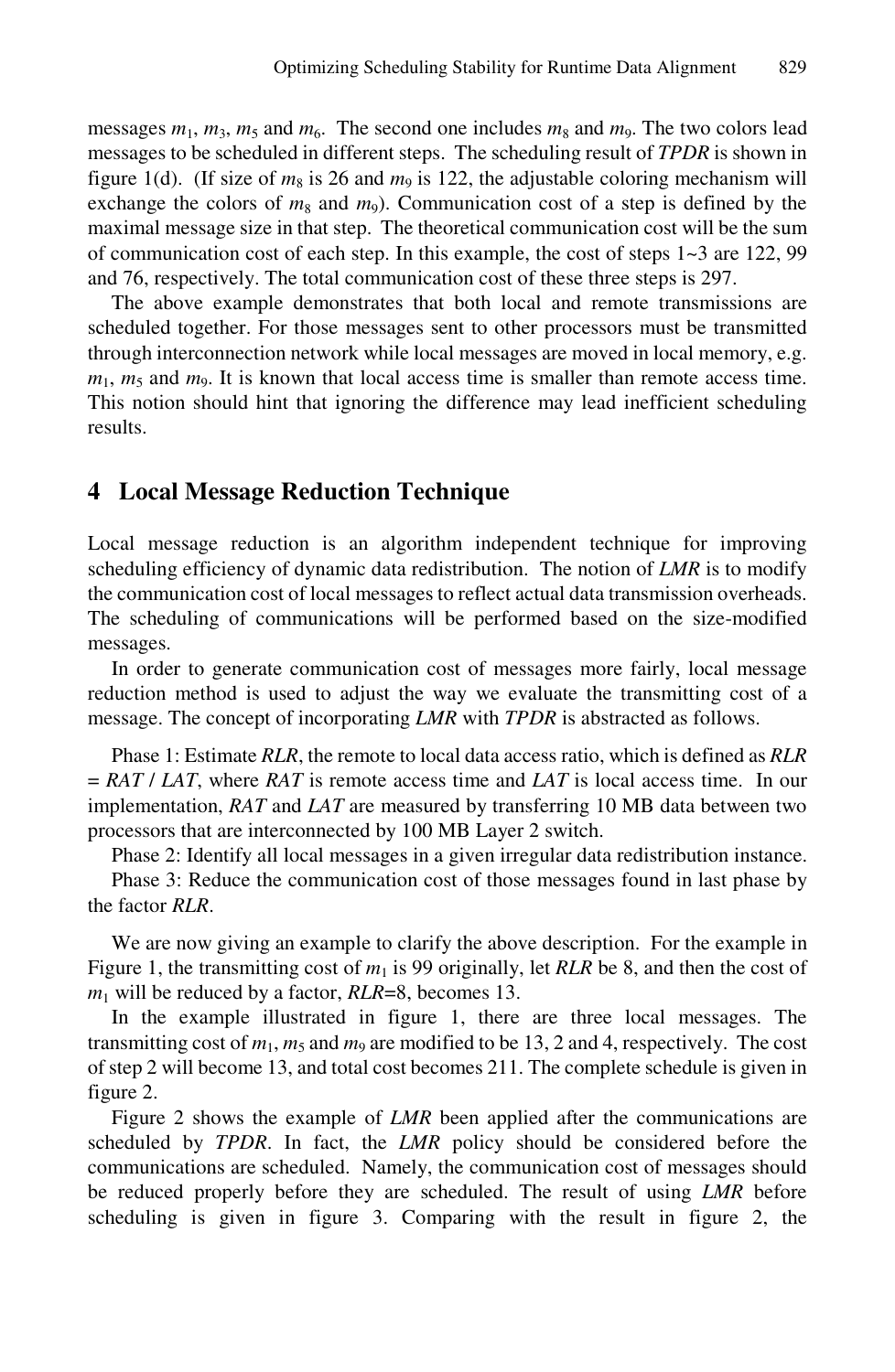communication cost is reduced by 56. This example demonstrates that modifying the transmitting cost of messages could make *TPDR* schedule better result which is expected more precisely. We will discuss this expectation by the experimental test in next section.

| Schedule Table     |                           | Cost |                   |  |
|--------------------|---------------------------|------|-------------------|--|
| Step 1             | $m_3 \cdot m_6 \cdot m_8$ |      | 122 $(m_8)$       |  |
| Step 2             | $m_1 \cdot m_5 \cdot m_9$ | 13   | $(m_1)$           |  |
| Step 3             | $m_2 \cdot m_4 \cdot m_7$ | 76   | (m <sub>4</sub> ) |  |
| Total cost $= 211$ |                           |      |                   |  |

**Fig. 2.** Scheduling result by *LMR* been applied after the communications are scheduled by *TPDR*

|                    | Cost                                |    |                   |  |  |
|--------------------|-------------------------------------|----|-------------------|--|--|
| Step 1             | $m_1 \cdot m_4 \cdot m_6 \cdot m_8$ |    | $122 \, (m_8)$    |  |  |
| Step 2             | $m_3 \cdot m_7$                     | 23 | $(m_3)$           |  |  |
| Step 3             | $m_2 \cdot m_5 \cdot m_9$           | 10 | (m <sub>2</sub> ) |  |  |
| Total cost = $155$ |                                     |    |                   |  |  |

**Fig. 3.** Scheduling result by *LMR* been applied before the communications are scheduled by *TPDR*

### **5 Performance Evaluation**

#### **5.1 Simulation Comparison**

To evaluate the performance of the proposed technique, we have implemented the *TPDR* scheduling algorithm, the coloring scheduling strategy, a modified size-oriented *TPDR* scheduling algorithm and list scheduling with coloring mechanism to verify the beneficial of the *LMR* technique. To simplify the presentation, we use *TPDR*, *Coloring*, *Max-TPDR* and *List-Coloring* to represent these four algorithms. We briefly describe each of these algorithms as follows.

*Coloring* is a simple scheduling method that guarantees minimal communication steps for GEN\_BLOCK redistribution. The idea comes from the edge coloring on bipartite graph. This algorithm focuses on communication steps but disregards the transmitting cost of messages.

*TPDR* employs two phases to schedule messages, the degree reduction phase and the adjustable coloring phase. Details of *TPDR* were described in section 3.

*Max-TPDR* is a *TPDR* based scheduling algorithm. It employs the same policy as the *TPDR* does. The degree reduction method is first used to schedule communications in the first phase and followed by the adjustable coloring mechanism. The main difference between *TPDR* and *Max-TPDR* is that *TPDR* schedules small messages in the degree reduction phase. In contrast, *Max-TPDR* schedules large messages first. This modification makes both algorithms of *TPDR* and *Max-TPDR* deliver different scheduling result although they are almost the same.

The *List-Coloring* is composed by two scheduling methods, a list scheduling (size-oriented) algorithm and a coloring strategy. In the first phase, the *List-Coloring* sorts messages in non-increasing order according to message size. Larger cost messages will be scheduled first. The first *d*-2 communication step(s) will be determined in this phase. The second phase of *List-Coloring* employs adjustable coloring mechanism to schedule messages that haven't been scheduled. The second phase of *List-Coloring* is the same with *TPDR* and *Max-TPDR* scheduling.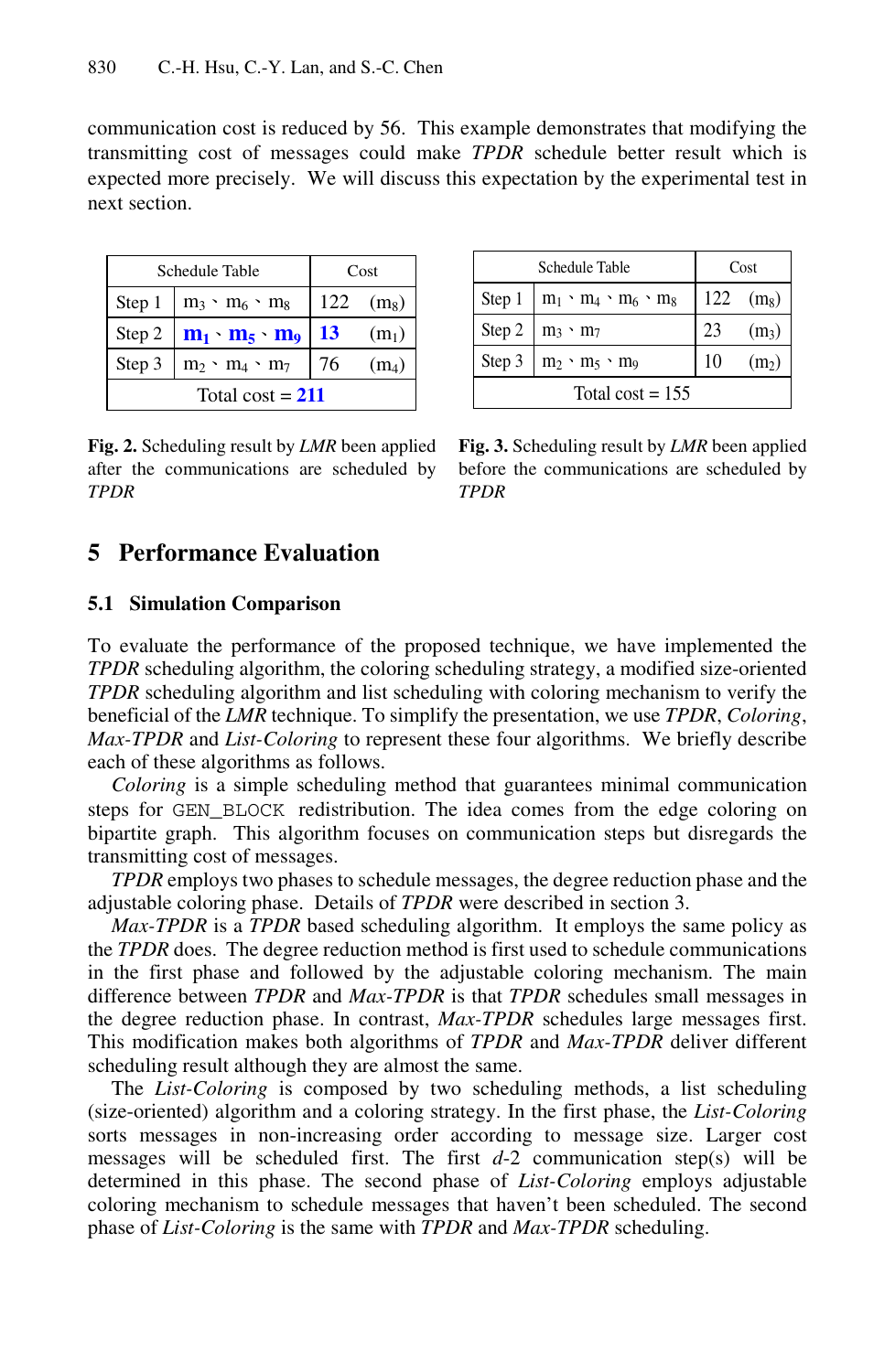For simulation, 1000 GEN\_BLOCK data redistribution instances were randomly generated based on an array A[1:10000] over *P* processors. The average size of data segment been assigned to one processor will be 10000/*P*. The heterogeneity of irregular data decomposition is accomplished by varying the size of data segment from 1 to  $(10000/P)^*2$ .

Figure 4 shows the simulation results of estimating total communication costs for 1000 randomly generated redistribution instances. Four different scheduling algorithms were compared. In figure 4, the notations "*LMR*–" and "–*LMR*" denote that local message reduction policy is applied before and after the communications are scheduled, respectively. The total communication cost is calculated by summing total costs of 1000 schedules in which local messages are reduced (by *RLR*=8). The simulation results in figure 4 show the effect of algorithms incorporate with local message reduction policy. An important observation is that *LMR-XXX* algorithm performs better than *XXX-LMR* algorithm. This phenomenon matches the results illustrated in figure 3.



**Fig. 4.** Total communication cost of 1000 randomly generated redistribution instances of different scheduling algorithms

Figure 5 shows the speedup of the *LMR-TPDR*, *LMR-Max-TPDR* and *LMR-List-Coloring* scheduling algorithms. The speedups of these three methods are defined as follows.

Speedup*LMR-TPDR* = (Total cost of *LMR-Coloring*) / (Total cost of *LMR-TPDR*). Speedup*LMR-Max-TPDR* = (Total cost of *LMR-Coloring*) / (Total cost of *LMR-Max-TPDR*). Speedup*LMR-List-Coloring* = (Total cost of *LMR-Coloring*) / (Total cost of *LMR-List-Coloring*).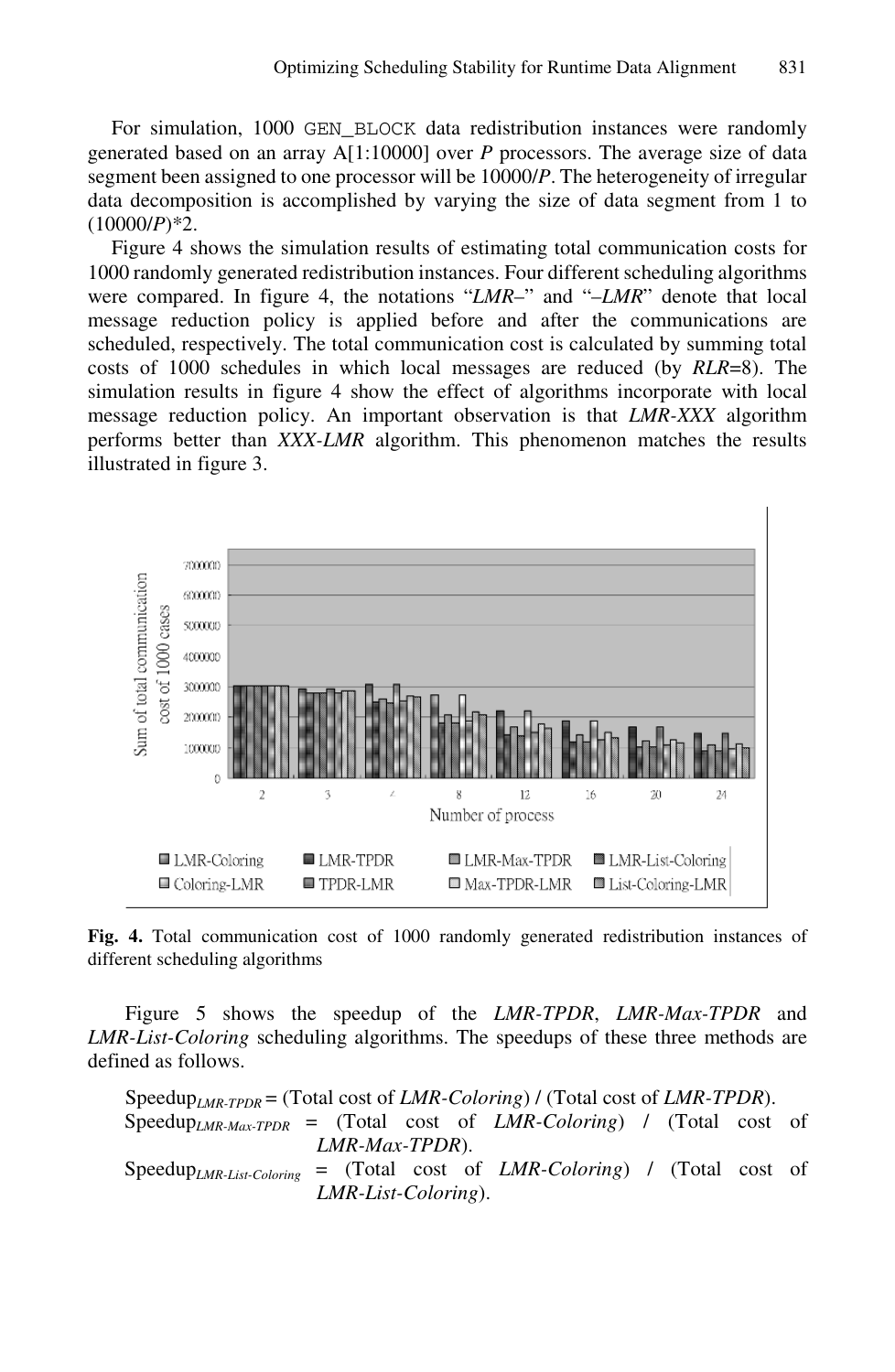*LMR-TPDR* and *LMR-List-Coloring* deliver similar speedup. This result implies that *LMR-TPDR* and *LMR-List-Coloring* are well suited for scheduling irregular redistribution problems if the *LMR* strategy is applied before scheduling communications of irregular data redistribution.

Figure 6 shows the speedup of the *TPDR-LMR*, *Max-TPDR-LMR* and *List-Coloring-LMR* scheduling algorithms. The speedups of these three methods are defined as follows.

Speedup*TPDR-LMR* = (Total cost of *Coloring-LMR*) / (Total cost of *TPDR-LMR*). Speedup*Max-TPDR-LMR* = (Total cost of *Coloring-LMR*) / (Total cost of *Max-TPDR-LMR*).

Speedup*List-Coloring-LMR* = (Total cost of *Coloring-LMR*) / (Total cost of *List-Coloring-LMR*).

The speedup of *TPDR-LMR* is better than *List-Coloring-LMR*. The result of figure 6 encourages that *TPDR-LMR* is the best choice for scheduling irregular redistribution problems if the *LMR* strategy will be applied.

To further discover the improvement achievable by *LMR* technique, figure 7 compares *LMR-TPDR* and *TPDR-LMR* separately using 1000 randomly generated instances. The notation "*LMR-TPDR* better" represents *LMR-TPDR* performs better than *TPDR-LMR*; the notation "*TPDR-LMR* better" represents *LMR-TPDR* performs



**Fig. 5.** Speedup of *LMR-TPDR*, *LMR-Max-TPDR* and *LMR-List-Coloring*



**Fig. 6.** Speedup of *TPDR-LMR*, *Max-TPDR-LMR* and *List-Coloring-LMR*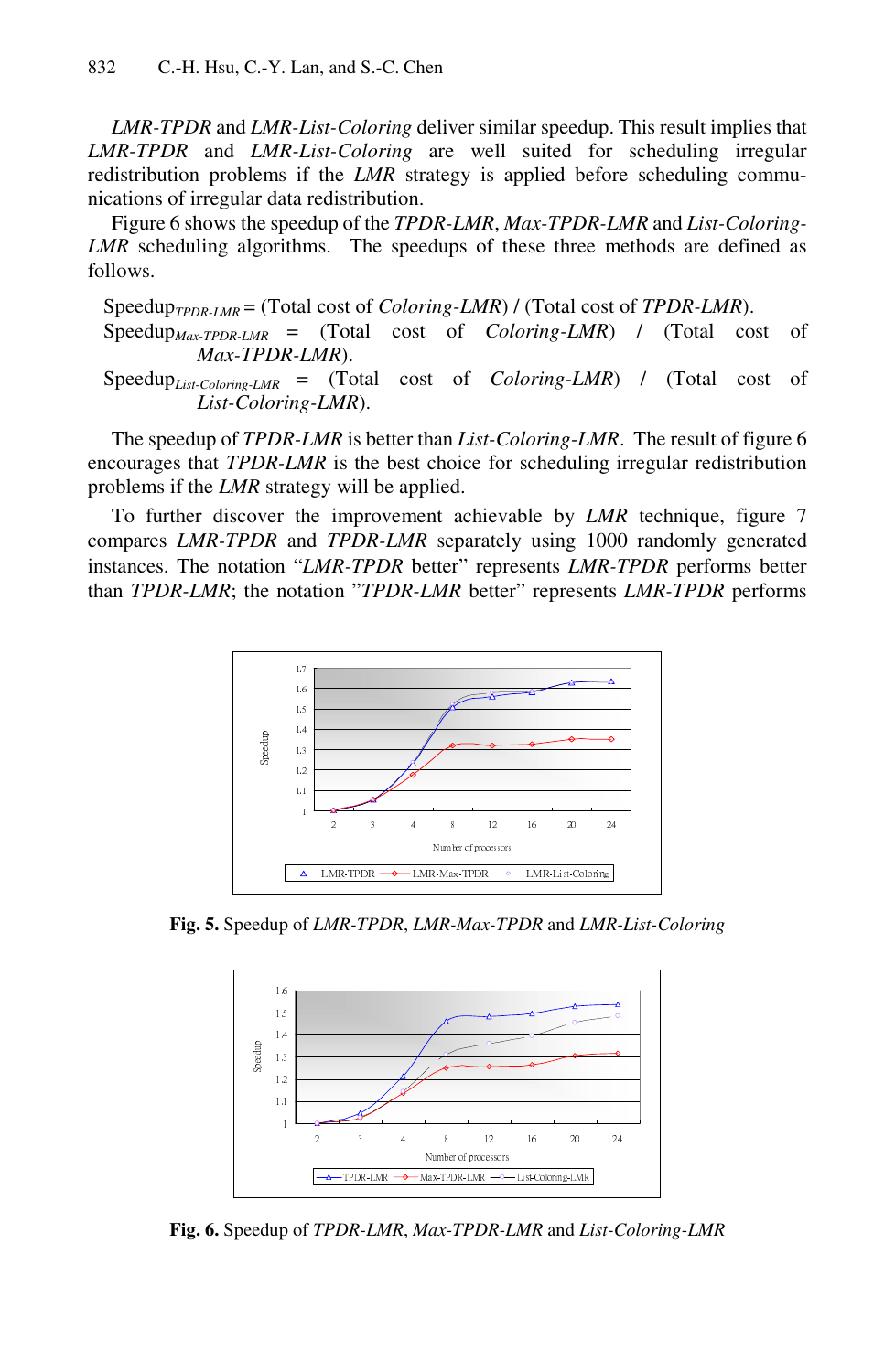worse than *TPDR-LMR*; When the number of processors is 2 and 3, there is no *TPDR-LMR* better case, *LMR-TPDR* performs much better than *TPDR-LMR* when processor number is from 4 to 24. This result encourages us *LMR-TPDR* is a suitable policy for scheduling irregular data redistribution.

#### **5.2 Experimental Results**

We have implemented the *TPDR*, *Coloring*, *Max-TPDR* and *List-Coloring* algorithms incorporated with "*LMR-*" and "*-LMR*" policies. All programs were written in single program multiple data (SPMD) programming paradigm with C+MPI code and executed on a 16-nodes PC cluster. The mean time of ten randomly generated GEN\_BLCOK redistribution instances is used to report the execution time of an algorithm. Experiments are performed base on array  $A[1:1000]$  over 4, 8, 12 and 16 processors. Each data element is a 1 MB data file in this implementation. In other words, the size of total data is 1 GB. The value of *RLR* is set as 8. The execution result



**Fig. 7.** The comparison of *LMR-TPDR* and *TPDR-LMR*



**Fig. 8.** The average communication time of 10 randomly generated GEN\_BLCOK redistribution instances executed on 4, 8, 12 and 16 processors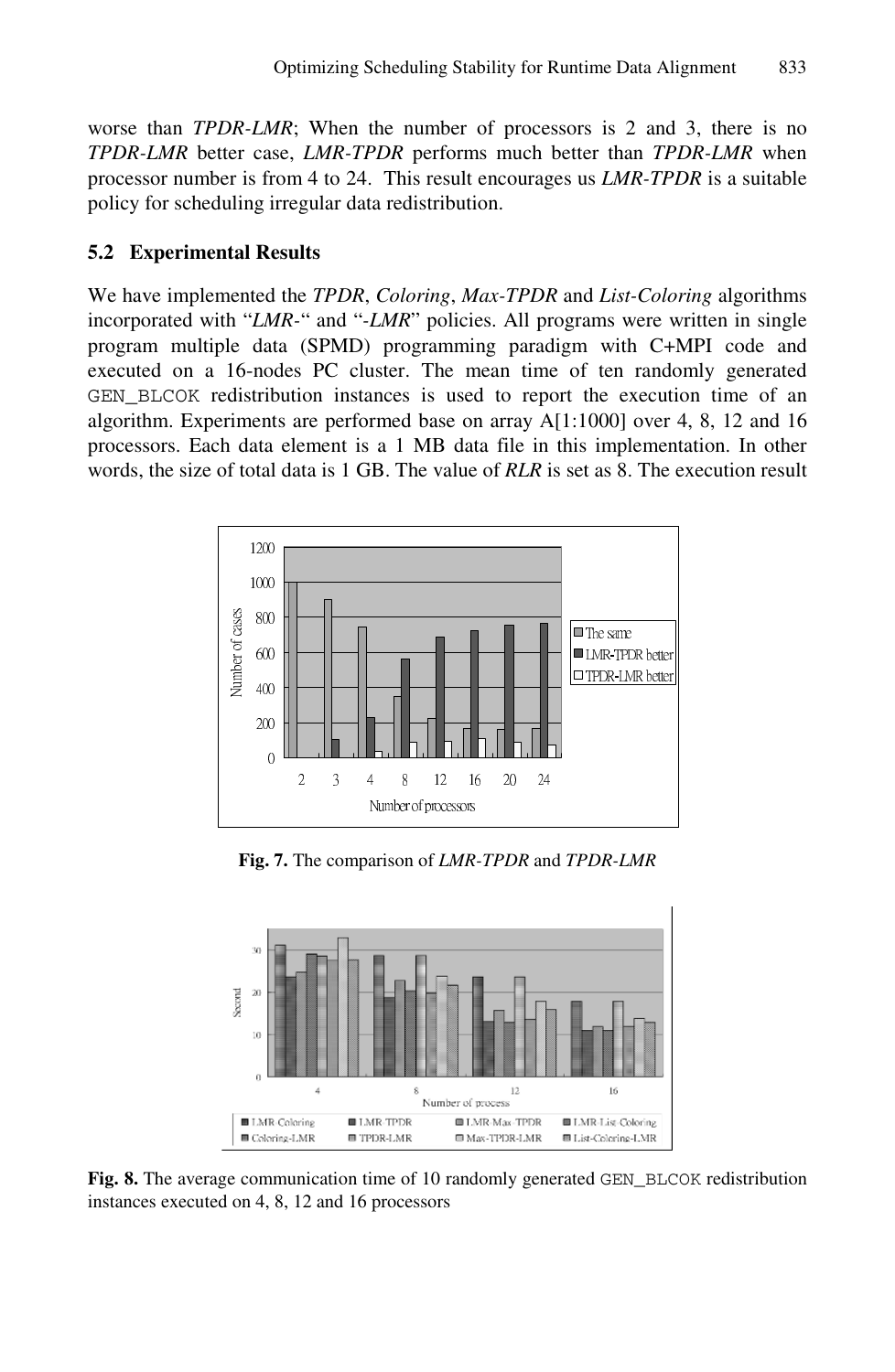is plotted in figure 8. As predicted in figure 7, *LMR-TPDR* outperforms other methods for most cases. This result also matches the expectation described in sections 4 and 5.1.

## **6 Conclusions**

In this paper, we have proposed a novel technique for enhancing the stability of scheduling GEN\_BLOCK redistribution. By measuring remote to local access ratio, a local message reduction (*LMR*) strategy is incorporated into our previous proposed scheduling heuristic, named *LMR-TPDR* scheduling algorithm. *LMR-TPDR* reflects fair transmitting cost and enhances scheduling algorithms to obtain better scheduling results. The *LMR* scheduling scheme is an algorithm independent technique and easy to implement. The simulation analysis shows that *LMR-TPDR* is in most cases equal or superior to other scheduling algorithms due to the enhanced scheduling upon actual communication cost. Experimental results verified the simulation is trustworthy. Overall speaking, the performance of the *LMR* technique has been observed to fit most irregular data redistribution.

# **References**

- 1. G. Bandera and E.L. Zapata, "Sparse Matrix Block-Cyclic Redistribution," *Proceeding of IEEE Int'l. Parallel Processing Symposium* (IPPS'99), San Juan, Puerto Rico, April 1999.
- 2. Minyi Guo and I. Nakata, "A Framework for Efficient Array Redistribution on Distributed Memory Multicomputers," *The Journal of Supercomputing*, vol. 20, no. 3, pp. 243-265, 2001.
- 3. Minyi Guo, I. Nakata and Y. Yamashita, "Contention-Free Communication Scheduling for Array Redistribution," *Parallel Computing*, vol. 26, no.8, pp. 1325-1343, 2000.
- 4. Minyi Guo, Yi Pan and Zhen Liu, "Symbolic Communication Set Generation for Irregular Parallel Applications," *The Journal of Supercomputing*, vol. 25, pp. 199-214, 2003.
- 5. C.-H Hsu, Dong-Lin Yang, Yeh-Ching Chung and Chyi-Ren Dow, "A Generalized Processor Mapping Technique for Array Redistribution," *IEEE Transactions on Parallel and Distributed Systems*, vol. 12, vol. 7, pp. 743-757, July 2001.
- 6. S. D. Kaushik, C. H. Huang, J. Ramanujam and P. Sadayappan, "Multiphase data redistribution: Modeling and evaluation," *Proceeding of IPPS*'95, pp. 441-445, 1995.
- 7. Shih-Chang Chen, Ching-Hsien Hsu, Chao-Yang Lan, Chao-Tung Yang and Kuan-Ching Li, "Efficient Communication Scheduling Methods for Irregular Array Redistribution in Parallelizing Compilers," *Lecture Notes in Computer Science*, Vol. 3606, pp. 216-225, Springer-Verlag, Sep. 2005. (PaCT'05).
- 8. S. Lee, H. Yook, M. Koo and M. Park, "Processor reordering algorithms toward efficient *GEN\_BLOCK* redistribution," *Proceedings of the ACM symposium on Applied computing*, 2001.
- 9. L. Prylli and B. Touranchean, "Fast runtime block cyclic data redistribution on multiprocessors," *JPDC*, vol. 45, pp. 63-72, Aug. 1997.
- 10. Neungsoo Park, Viktor K. Prasanna and Cauligi S. Raghavendra, "Efficient Algorithms for Block-Cyclic Data redistribution Between Processor Sets," *IEEE Trans. on PDS*, vol. 10, No. 12, pp.1217-1240, Dec. 1999.